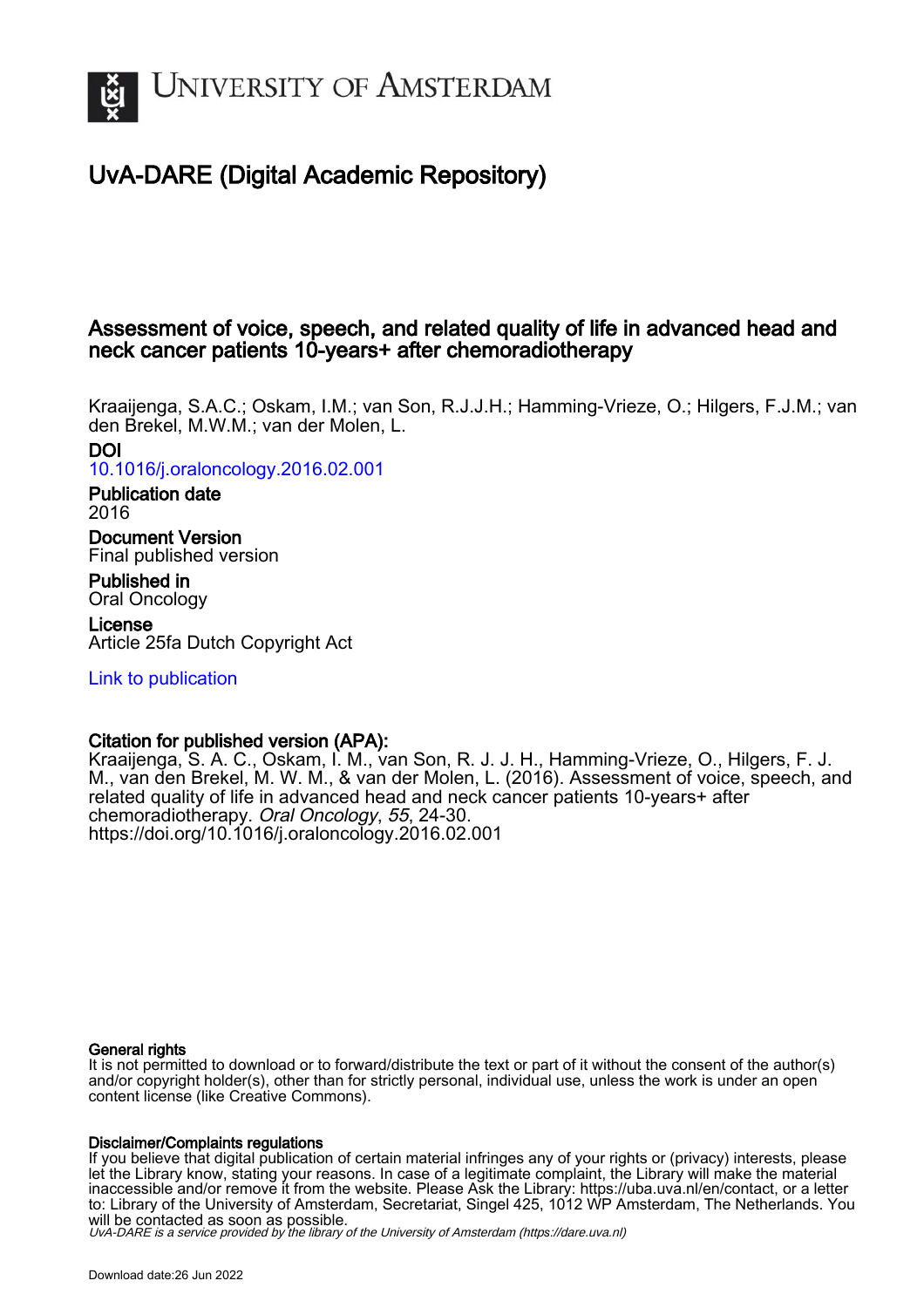#### [Oral Oncology 55 \(2016\) 24–30](http://dx.doi.org/10.1016/j.oraloncology.2016.02.001)

# Oral Oncology

journal homepage: [www.elsevier.com/locate/oraloncology](http://www.elsevier.com/locate/oraloncology)

# Assessment of voice, speech, and related quality of life in advanced head and neck cancer patients 10-years+ after chemoradiotherapy



NCOLOGY

S.A.C. Kraaijenga <sup>a</sup>, I.M. Oskam <sup>a</sup>, R.J.J.H. van Son <sup>a,c</sup>, O. Hamming-Vrieze <sup>b</sup>, F.J.M. Hilgers <sup>a,c,</sup>\*, M.W.M. van den Brekel <sup>a,c,d</sup>, L. van der Molen <sup>a</sup>

<sup>a</sup> The Netherlands Cancer Institute, Department of Head and Neck Oncology and Surgery, Plesmanlaan 121, 1066 CX Amsterdam, The Netherlands

<sup>b</sup> The Netherlands Cancer Institute, Department of Radiation Oncology, Plesmanlaan 121, 1066 CX Amsterdam, The Netherlands

<sup>c</sup> Institute of Phonetic Sciences, University of Amsterdam, Spuistraat 210, 1012 VT Amsterdam, The Netherlands

<sup>d</sup> Academic Medical Center, Department of Oral and Maxillofacial Surgery, Meibergdreef 9, 1105AZ Amsterdam, The Netherlands

### article info

Article history: Received 3 December 2015 Received in revised form 26 January 2016 Accepted 1 February 2016 Available online 10 February 2016

Keywords: Head and neck cancer Chemoradiotherapy Voice quality Speech Intelligibility GRBAS Perceptual evaluation Automatic speech recognition Long-term effects IMRT

### SUMMARY

Objectives: Assessment of long-term objective and subjective voice, speech, articulation, and quality of life in patients with head and neck cancer (HNC) treated with concurrent chemoradiotherapy (CRT) for advanced, stage IV disease.

Materials and methods: Twenty-two disease-free survivors, treated with cisplatin-based CRT for inoperable HNC (1999–2004), were evaluated at 10-years post-treatment. A standard Dutch text was recorded. Perceptual analysis of voice, speech, and articulation was conducted by two expert listeners (SLPs). Also an experimental expert system based on automatic speech recognition was used. Patients' perception of voice and speech and related quality of life was assessed with the Voice Handicap Index (VHI) and Speech Handicap Index (SHI) questionnaires.

Results: At a median follow-up of 11-years, perceptual evaluation showed abnormal scores in up to 64% of cases, depending on the outcome parameter analyzed. Automatic assessment of voice and speech parameters correlated moderate to strong with perceptual outcome scores. Patient-reported problems with voice (VHI > 15) and speech (SHI > 6) in daily life were present in 68% and 77% of patients, respectively. Patients treated with IMRT showed significantly less impairment compared to those treated with conventional radiotherapy.

Conclusion: More than 10-years after organ-preservation treatment, voice and speech problems are common in this patient cohort, as assessed with perceptual evaluation, automatic speech recognition, and with validated structured questionnaires. There were fewer complaints in patients treated with IMRT than with conventional radiotherapy.

2016 Elsevier Ltd. All rights reserved.

## Introduction

In patients with advanced head and neck cancer (HNC), both the tumor and its treatment with combined chemoradiotherapy (CRT) can adversely impact voice and speech outcomes. In patients with cancers of the oral cavity and oropharynx, destructive effects of the tumor will mainly affect patients' articulation and/or speech, whereas in laryngeal cancer patients, the tumor often has negative effects on voice quality [\[1,2\]](#page-6-0). Treatment effects of (chemo-) radiotherapy on voice quality and speech predominantly depend on radiation doses to the organs at risk surrounding the primary tumor and lymph nodes. When the larynx is included in the radiation field, decreased voice quality may be attributed to impaired vocal fold vibration, incomplete glottic closure, insufficient lubrication/dryness of the laryngeal mucosa, muscle atrophy, fibrosis, hyperaemia, and/or erythema  $[3]$ . Patients often complain about increased vocal effort, breathiness, and hoarseness [\[2\].](#page-6-0) Radiation treatment for non-laryngeal cancer may also influence voice and speech, even at long-term  $[4]$ , due to radiation-induced anatomical changes of the vocal tract, e.g. scarring, edema and/or fibrosis of structures in/around the oral cavity or oropharynx [\[5,6\].](#page-6-0) Consequently, reduced speech intelligibility and impaired articulation may affect patients' daily life activities and interactions, which can be associated with severe functional and psychosocial problems, and reduced quality of life [\[7,8\].](#page-6-0)



<sup>⇑</sup> Corresponding author at: Dept. Head and Neck Surgery and Oncology, The Netherlands Cancer Institute – Antoni van Leeuwenhoek, Plesmanlaan 121, 1066 CX Amsterdam, The Netherlands. Tel.: +31 205122550.

E-mail address: [f.hilgers@nki.nl](mailto:f.hilgers@nki.nl) (F.J.M. Hilgers).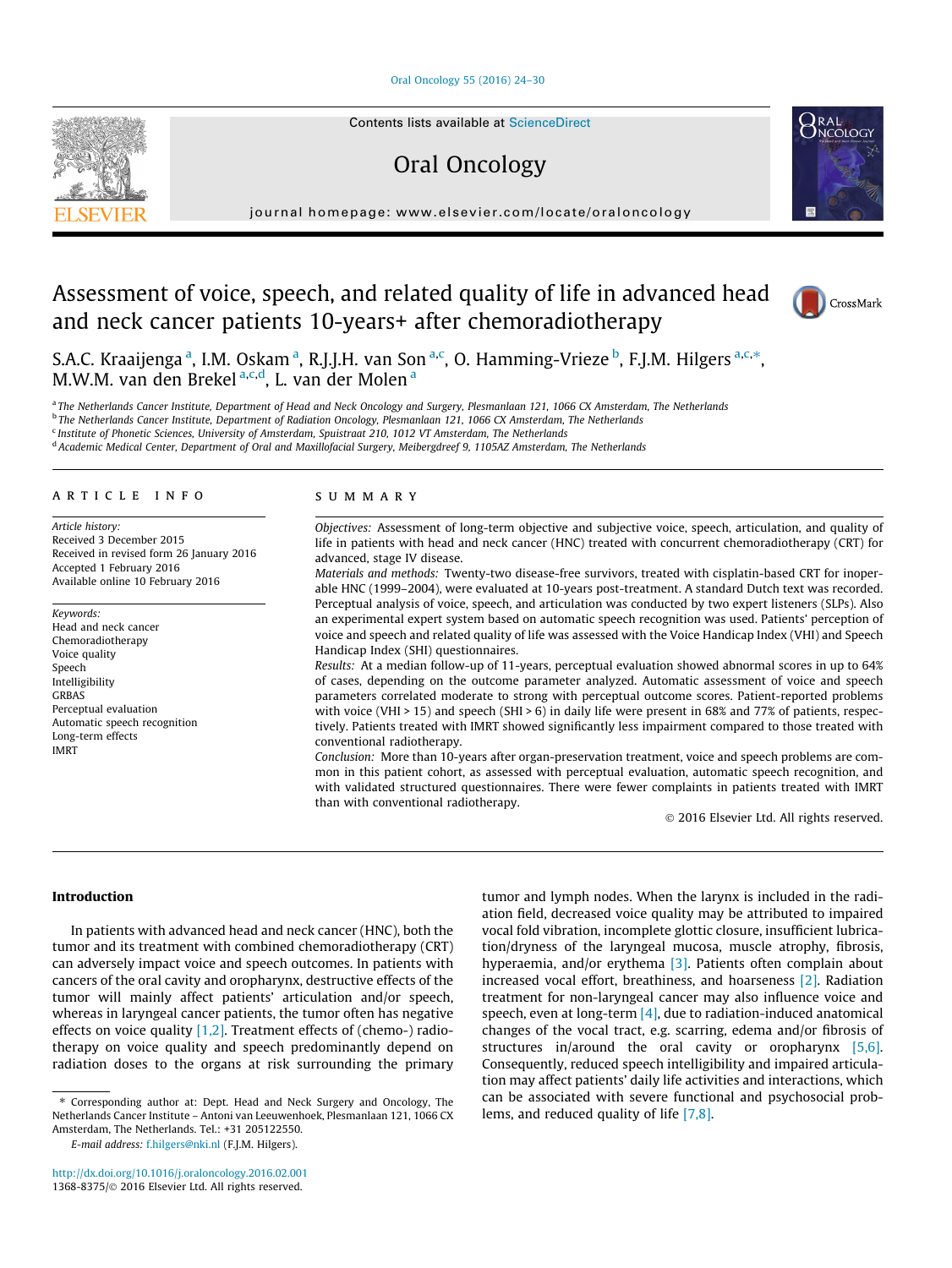Previous literature on voice quality and speech following CRT for advanced HNC has proposed the use of prospective, standardized multidimensional voice and speech assessment protocols, based on adequate scientific background with long-term followup [\[1,7,9\].](#page-6-0) In 2009, Dwivedi and colleagues studied speech outcomes following oral cavity and/or oropharyngeal cancer, and recommended speech evaluation by various modalities, i.e. perceptual evaluation, acoustic evaluation, and structured questionnaires [\[9\].](#page-6-0) Also Jacobi et al. and Schuster and Stelzle clarified in their reviews in this area the need for structured, standardized protocols, including baseline assessments and long-term followup [\[1,7\]](#page-6-0).

Despite these recommendations, prospectively collected voice and speech data still are scarce  $[4,10,11]$ , especially at long-term [\[2\]](#page-6-0). At the same time, technology is improving, and automated methods of voice and speech evaluation are under development as an alternative and/or adjunct to traditional, time-consuming perceptual evaluation of voice quality and speech [\[7,12,13\].](#page-6-0) In particular in research setting, automatic speech recognition is already used, to provide global measures of speech intelligibility and (to a lesser extent) of voice quality [\[14,15\]](#page-6-0). However, also in clinical settings automatic speech evaluation can be used to ensure multidimensional assessments, which can be time efficient and fast. The aim of the current study was to report on the longterm objective and subjective voice and speech outcomes, including perceptual evaluation, automatic evaluation, and patientreported outcomes.

#### Material and methods

#### Patient and treatment characteristics

As part of a randomized controlled clinical trial between 1999 and 2004 at the Netherlands Cancer Institute [\[16\],](#page-6-0) twenty-two HNC survivors treated with concurrent cisplatin-based radiotherapy were disease-free, evaluable, and willing to participate at long-term (10-years+) post-treatment evaluation. For patients' and treatment characteristics and reasons for exclusion at the long-term assessment point we refer to the recently published paper on dysphagia in the same patient cohort [\[17\].](#page-6-0) In summary, the original patient cohort consisted of patients diagnosed with stage IV cancer of the oral cavity, oropharynx, or hypopharynx. Patients were treated with cisplatin as either a standard 100 mg/m<sup>2</sup> intravenous (IV) 40 min infusion on days 1, 22, and 43, or a high-dose, targeted and rapid  $150 \text{ mg/m}^2$  intra-arterial (IA) cisplatin injection with intravenous sodium thiosulphate rescue in weeks 1, 2, 3, and 4. The primary tumor area and neck nodes were irradiated with 2 Gy per fraction, in 35 fractions over 7 weeks, starting concurrently with chemotherapy. Ten patients (45%) were treated with intensity-modulated radiotherapy (IMRT), and 12 patients (55%) with conventional radiotherapy. Based on perceptual categorization, three patients were categorized as audibly non-native speakers, whereas the other nineteen were categorized as native (with/without audible regional or dialect variants).

#### Data collection

Voice, speech, and articulation outcomes were collected at 10-years+ post-treatment from speech recordings consisting of a 189-word Dutch fairy tale with neutral content containing almost all Dutch phonemes (similar to earlier studies in our Institute [\[10,12\]](#page-6-0); [Appendix A](#page-6-0)). Patients were asked to read the text aloud at a comfortable loudness and pitch level. All recordings were made in a sound-treated room using a Sennheiser MD421 Dynamic Microphone and an Edirol (Roland) R-1 portable 16-bit (44.1 kHz)

digital wave recorder. The mouth-to-microphone distance was kept constant at approximately 30 cm.

#### Perceptual evaluation

The stimuli for the listening experiment consisted of two fragments, the first 70 words (A) and the following 68 words (B), from the original 189-word passage read by the patients  $[12,13]$ . Thus, each patient was rated twice by each SLP, once on fragment A and once on fragment B. Stimulus material was manually selected by an independent expert, excised, and equalized at 70 decibel with the PRAAT program [\[18\]](#page-7-0). Four practice items, a list of words, and sustained/a/vowels were also recorded but not used for the current analysis. During the listening experiment, all recordings were presented over a Sennheiser HD418 headphone.

#### Perceptual rating

Two experienced speech language pathologists (SLPs), both Dutch native speakers, were asked as expert listeners to rate voice, speech, and articulation parameters independently. The listeners were blinded to patient information. Recordings were presented for evaluation using the Open Source program TEVA [\[19\]](#page-7-0), which runs as a PRAAT extension [\[10,15,20\]](#page-6-0). Semantic scales were used to rate voice quality on computerized Visual Analog Scales (VAS). Included scales were overall grade of voice quality, roughness, breathiness, asthenia, and strain (GRBAS) [\[21\].](#page-7-0) Also a number of additional semantic scales were included to rate overall speech intelligibility, the precision of articulation, nasality, and prosody. The GRBAS scale was not used in its standardized form (rating on 0–3), but the descriptors of the GRBAS scale were used to computerize and digitize VAS ratings to scores ranging from 0 ('least similar to normal') to 1000 ('most similar to normal'). The listeners discussed and adjusted scale definitions during the evaluation of 10 practice sessions, with the same recorded text available from a different patient population  $[10]$ . The final/experiment recordings were presented in identical order to both listeners one week later. The expert listeners could repeat the stimuli as often as necessary. Approximately 3 min per patient were necessary to complete the full experiment.

#### Reliability and agreement

Supplement Table 1 lists the intrarater (exact and close) agreement and disagreement for each listener separated per variable converted into ordinal categories, by dividing the visual analog scale into four equal parts labeled 'good' (normal), 'fair', 'moderate', and 'poor' (abnormal) [\[15\].](#page-6-0) Agreement occurred in >73% per rater. The strength of the correlation between the individual judgments (test-retest reliability of fragment A compared to fragment B) of each rater on a 0–1000 scale was also quite high (single-measure Intraclass Correlation Coefficient (ICC(3,1)) for [consistency] using a two-way mixed model; see Supplement Table 1 for the corresponding ICC(3,1) values and confidence intervals per variable). Therefore, for further analysis the mean opinion scores were used to define the agreement and disagreement between the two listeners. Supplement Table 2 provides the interrater reliability and agreement of the raters' mean opinion scores. As can be seen, scores were in exact agreement (difference  $\leq 125$  points) in 6–21 cases (27–96%), in close agreement (difference  $\leq 250$  points) in 1–12 cases (5–55%), and in disagreement in 1–9 cases (5–41%), depending on the variable analyzed. Except for prosody, all variables demonstrated ICC $(3,1)$  values of 0.75 or higher, indicating good reliability. For prosody the ICC(3,1) was 0.60, indicating acceptable reliability [\[22,23\]](#page-7-0). Hence, for overall analysis of perceptual evaluation, average scores between the two raters' mean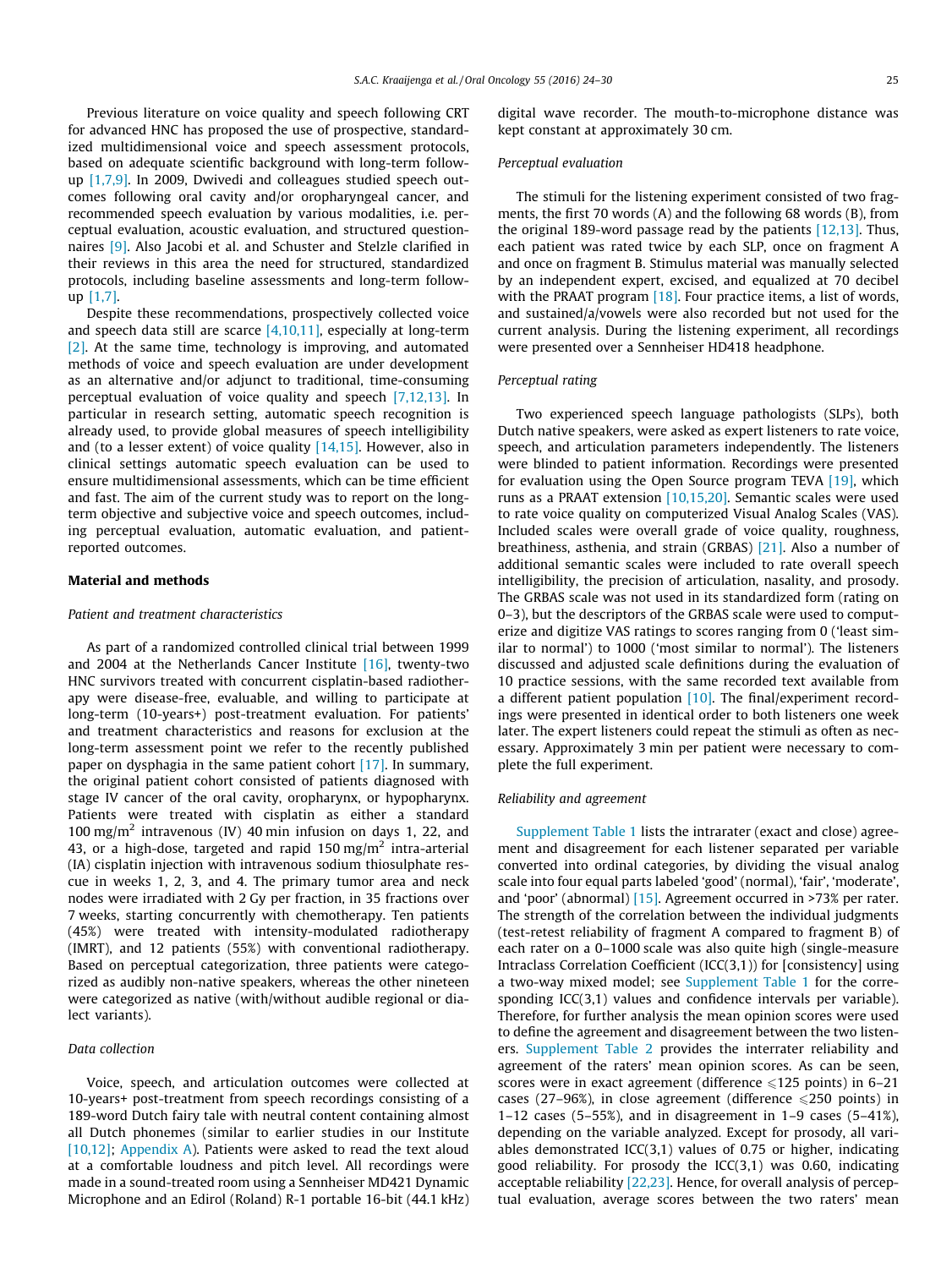<span id="page-3-0"></span>opinion scores were used to evaluate perceptual voice and speech parameters.

#### Automatic speech recognition

Automatic assessment of voice quality and speech was conducted with the Automatic Speech analysis In Speech Therapy for Oncology (ASISTO) expert system [\[12,13,24\]](#page-6-0). The assessment models used in this paper have been developed and tested on speech recordings of a similar group of Dutch speakers with HNC before and after CRT [\[12,13\]](#page-6-0). Perceptual variables analyzed were Automatic Voice Quality Index (AVQI) and two different systems for determining Running Speech Intelligibility. These latter two expert systems are developed by the Department of Electronics and Information Systems, University of Gent, Belgium; one for text-aligned (ELIS [\[25\]\)](#page-7-0) and one for alignment-free (ELISALF) evaluation [\[12,13\]](#page-6-0). AVQI results ranged from 1 to 8 with 1 meaning 'most similar to normal' and 8 meaning 'least similar to normal'. Similarly, Running Speech Intelligibility results ranged from 0 to 100 with 0 meaning 'no phonemes recognized' and 100 meaning 'all phonemes recognized'.

#### Patient-reported outcomes

Patients' perceived voice and speech impairment and related quality of life was assessed with two validated specific voice and speech related quality of life questionnaires: the Voice Handicap Index (VHI) and the Speech Handicap Index (SHI).

The VHI is a 30-item questionnaire scored on a 0–4 point scale for measuring patients' suffering caused by dysphonia, specified into 3 subscales (physical, functional, emotional) identified with 10 items each. The total VHI score can range from 0 to 120 with a higher score corresponding to a higher degree of patientreported vocal handicap (VHI score 0–30: minimal handicap; 31– 60: moderate handicap; 60–120: significant and serious handicap) [\[26,27\].](#page-7-0) A cut-off score of 15 points (97% sensitivity and 86% specificity) has been established to identify patients with HNC and voice problems in daily life [\[28\]](#page-7-0).

Based on the VHI, the SHI has been developed as a valid speech assessment tool for patients with HNC, to provide insight into the nature and severity of patients' speech complaints. Instructions and grading are identical to the VHI, but now adapted to speechrelated problems in daily life [\[29,30\].](#page-7-0) The total SHI score is calculated by summing the scores on all 30 items (score range 0–120), with a higher score indicating a higher level of speech-related problems. A cut-off score of 6 or higher (95% sensitivity and 90% specificity) has been established for speech problems in daily life, and a difference score of 12 points or higher has been proposed as criterion for clinically significance in-group comparisons [\[31\].](#page-7-0) Furthermore, there are two SHI subscales: psychosocial function (14 items, score range 0–56) and speech function (14 items, score range 0–56). The questionnaire also includes a global question ''how is your speech today", with 4 response categories ('good', 'reasonable', 'poor', and 'severe').

# Statistical analysis

Descriptive statistics were generated for all continuous outcome measures at the 10-years+-assessment point. Data were summarized as medians with associated range. Spearman's rank correlation was used to determine significant associations between perceptual, automatic and/or patient-reported outcome variables. The Mann-Whitney U test was used to compare outcome variables between two unpaired groups (i.e. IMRT vs. conventional radiotherapy). Pearson's Chi-Square test was used to test associations or differences in proportion between two or more groups. All data were collected and analyzed in SPSS (Chicago, Illinois; version 23.0), and a significance level of  $p < 0.05$  was used.

#### Results

At 10-years+ post-treatment (median 134 months; range 109–165 months), 22 patients (13 male, 9 female; current mean age: 62 years, range 42–74) were evaluable. All patients were in complete remission. The majority of patients (82%) had a primary tumor located in the oropharynx. The clinical patients' and tumor characteristics of the analyzed cohort at 10-years+ posttreatment  $(n = 22)$  and the original patient cohort at baseline  $(n = 207)$  recently have been extensively described [\[17\].](#page-6-0) There were no significant differences in proportion between these two groups with respect to gender, tumor site, stage, or treatment (p >.05). In Table 1 the perceptual, automatic, and patient-reported voice and speech outcome parameters in 22 patients with HNC at 10-years+ post-treatment are demonstrated.

### Perceptual evaluation

For perceptual evaluation by the SLPs, mean scores (Table 1) were also converted into a four-point ordinal scale 'good', 'fair', 'moderate', and 'poor', whereby the top 25% was labeled as 'normal', and the remainder as 'deviant' [\(Fig. 1](#page-4-0)). As can be seen, prosody was most frequently judged as deviant (in 64% of cases), followed by intelligibility (46%), articulation (36%), and voice quality (one or more deviant parameter(s) of the GRBAS; 32%). In total 18/22 patients (82%) showed impairments (deviant scores) on one or more of the outcome parameters. Except for overall grade of voice quality and breathiness, which were significantly more deviant in patients with hypopharyngeal tumors (Mann–Whitney U test; grade:  $p = .040$ ; breathiness:  $p = .005$ ), no correlations between perceptual outcome variables and tumor characteristics were found. Speech intelligibility strongly correlated with articulation ( $r = 0.93$ ;  $p < .001$ ), and nasality ( $r = 0.67$ ,  $p = .001$ ), whereas overall grade of voice quality significantly correlated with

Table 1

Descriptive statistics and distribution by domain of perceptual, automatic, and patient-reported voice and speech variables in 22 head and neck cancer patients at 10-years+ post-treatment.

| Variable (score)          | Min-Max     | Median | Mean $\pm$ SD |
|---------------------------|-------------|--------|---------------|
| Perceptual evaluation     |             |        |               |
| Grade                     | 105-993     | 832    | $743 \pm 245$ |
| Roughness                 | 179-995     | 936    | $822 + 223$   |
| <b>Breathiness</b>        | 387-999     | 995    | $934 \pm 145$ |
| Asthenia                  | 687-999     | 987    | $961 \pm 71$  |
| Strain                    | 360-998     | 969    | $888 \pm 186$ |
| Nasality                  | $6 - 991$   | 877    | $794 \pm 284$ |
| Prosody                   | 293-998     | 721    | $693 \pm 214$ |
| Speech intelligibility    | 113-987     | 771    | $689 \pm 256$ |
| Articulation              | 94-983      | 842    | $722 \pm 270$ |
| Automatic evaluation      |             |        |               |
| Voice quality (AVOI)      | $3.7 - 6.1$ | 4.7    | $4.9 \pm 0.6$ |
| Intelligibility (ELIS)    | $62 - 94$   | 83     | $82 + 9$      |
| Intelligibility (ELISALF) | 67-92       | 85     | $82 + 8$      |
| Subjective evaluation     |             |        |               |
| Voice Handicap Index      | $0 - 57$    | 21     | $22 \pm 18$   |
| Physical domain           | $0 - 22$    | 10     | $10 \pm 8$    |
| <b>Functional domain</b>  | $0 - 19$    | 6.5    | $7 \pm 6$     |
| Emotional domain          | $0 - 18$    | 3      | $5 + 5$       |
| Speech Handicap Index     | $0 - 65$    | 21.5   | $24 \pm 20$   |
| Speech domain             | $0 - 38$    | 13.5   | $16 \pm 12$   |
| Psychosocial domain       | $0 - 26$    | 5      | $7 \pm 8$     |

Abbreviations: Min = minimum; Max = maximum; SD = standard deviation; AVQI = Automatic Voice Quality Index; ELIS: text-aligned Running Speech Intelligibility [\[25\];](#page-7-0) ELISALF: alignment-free Running Speech Intelligibility.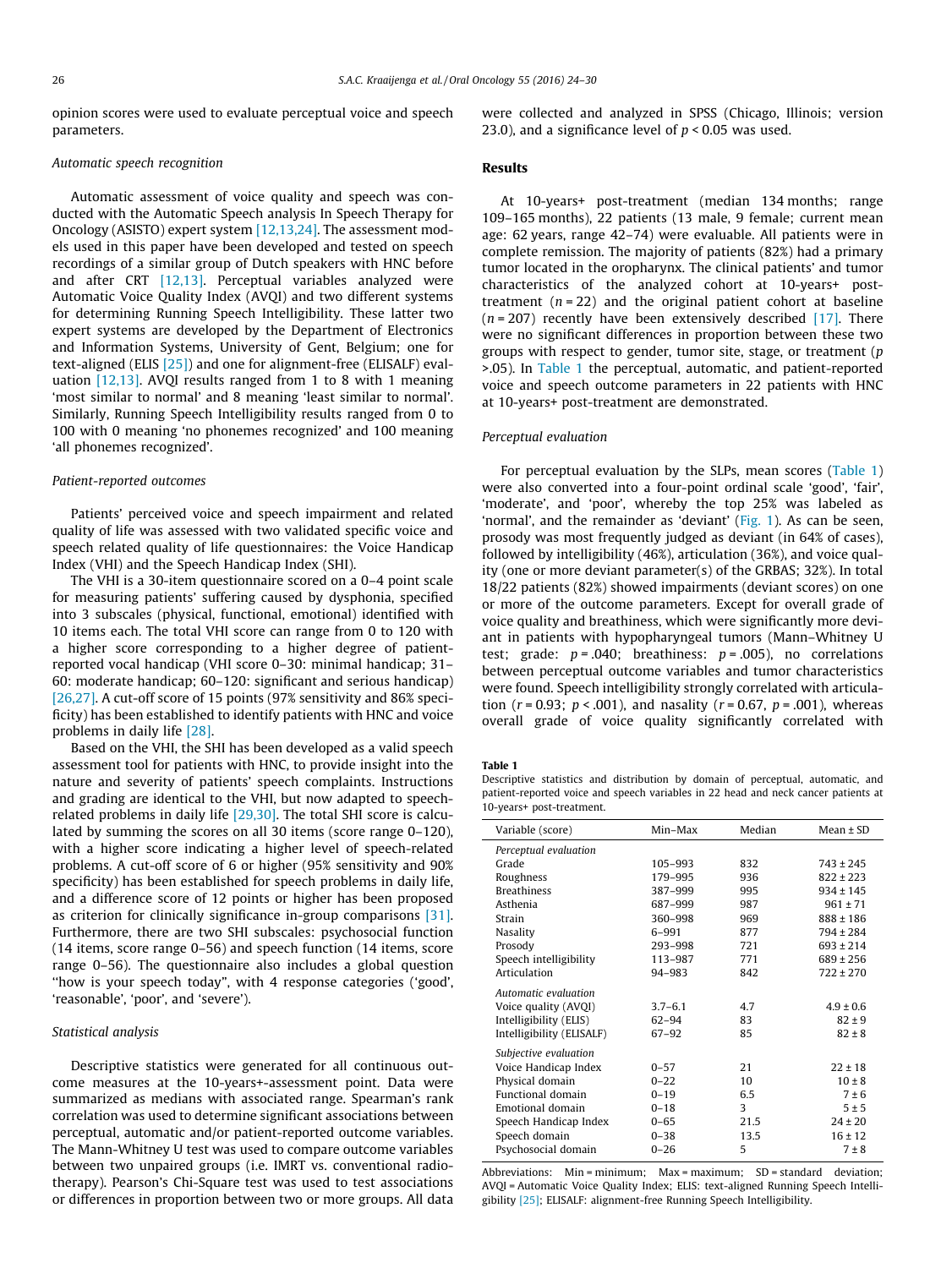<span id="page-4-0"></span>

Fig. 1. Percentages of patients ( $n = 22$ ) with 'normal' or 'deviant' perceptual and patient-reported voice and speech parameters. Note: for perceptual scores the top 25% was labeled as 'normal', and the remainder as 'deviant'. For patient-reported outcome parameters 'deviant' scores were based on validated cut-offs [\[28,31\].](#page-7-0)

roughness  $(r = 0.94; p = .000)$ , and strain  $(r = 0.89; p = .000)$ . Patients treated with IMRT (45%) showed significant better intelligibility scores compared to patients treated with conventional radiotherapy (55%; see Table 2).

#### Automatic evaluation

[Table 1](#page-3-0) shows the descriptive statistics at 10-years+ posttreatment for automatic assessment of voice quality (AVQI) and speech intelligibility. AVQI scores ranged from 3.66 to 6.08 (with 1 meaning 'most similar to normal' and 8 meaning 'least similar to normal'). A trend was seen for a moderate correlation between AVQI and perceptual voice quality scores by the SLPs  $(r = 0.42;$  $p = .051$ ; see [Fig. 2](#page-5-0)). Patients with a tumor located in the hypopharynx showed significantly worse AVOI scores ( $n = 3$ ; mean 5.77; range 5.47–6.08) compared to the patients with a tumor located in the oral cavity/oropharynx  $(n = 19)$ ; mean 4.72; range 3.66–5.95; Mann–Whitney U test;  $p = .009$ ). Regarding (ELIS) speech intelligibility, scores ranged from 62.21 to 93.87 ([Table 1\)](#page-3-0). There was a significant correlation with perceptual scores of speech intelligibility ( $r = 0.74$ ;  $p = .000$ ; see [Fig. 2\)](#page-5-0).

## Patient-reported outcomes

Voice Handicap Index (VHI) and Speech Handicap Index (SHI) scores were used to assess patients' perspective and related quality of life of voice and speech dysfunction. In [Table 1](#page-3-0) the distribution of the various subdomains at 10-years+ post-treatment are shown. Patients with a physical voice disability mainly reported problems such as increased vocal effort, breathiness, and unpredictable/varying clarity of voice, resulting in functional disabilities such as poor understandability by others, in particular during phone calls or in noisy rooms. Patients with speech problems instead more often complained about unpredictably/varying intelligibility and unclear articulation. Overall, deviant SHI scores (SHI > 6) were present in 77% of patients (17/22), whereas 68% (15/22) showed voice problems (VHI > 15). In the psychosocial voice and speech domains hardly any disabilities were reported (median scores 3 and 5, respectively; see [Table 1](#page-3-0)). Patients treated with IMRT (45%) showed significant better scores on all domains compared to patients treated with conventional radiotherapy (55%; see Table 2). Correlation with perceptual and automatic outcome measures (i.e. overall grade of voice quality, speech intelligibility) was poor  $(r < 0.4)$ , except for the question "how is your speech today", which significantly but moderately correlated with automatically assessed speech intelligibility ( $r = 0.46$ ,  $p = .032$ ).

## Discussion

This study assessed long-term (10-years+) objective and subjective voice and speech outcomes following organ-preservation

#### Table 2

Perceptual, automatic, and patient-reported voice and speech variables in 22 patients with HNC at 10-years+ post-treatment, divided by radiotherapy treatment (Intensity-Modulated Radiotherapy [IMRT] versus conventional radiotherapy [CONV]).

| Variable (score)                         | <b>RTx</b>  | N valid | Min-Max     | Median   | $Mean \pm SD$   | Statistic  |
|------------------------------------------|-------------|---------|-------------|----------|-----------------|------------|
| Perceptual voice quality (Grade)         | <b>IMRT</b> | 10      | 465-993     | 875      | $797 \pm 180$   | $p = .38$  |
|                                          | CONV        | 12      | 105-993     | 813      | $698 \pm 288$   |            |
| Automatic voice quality (AVQI)           | <b>IMRT</b> | 10      | $3.7 - 6.1$ | 4.9      | $4.9 \pm 0.7$   | $p = .82$  |
|                                          | CONV        | 12      | $4.0 - 6.0$ | 4.7      | $4.8 \pm 0.5$   |            |
| Voice Handicap Index                     | <b>IMRT</b> | 10      | $0 - 49$    | 2        | $12.5 \pm 17.1$ | $p = .021$ |
|                                          | CONV        | 12      | $9 - 57$    | 26       | $30.2 \pm 14.3$ |            |
| Physical domain                          | <b>IMRT</b> | 10      | $0 - 22$    | 1.5      | $6.6 \pm 8.6$   | $p = .050$ |
|                                          | CONV        | 12      | $3 - 22$    | 16       | $13.7 \pm 6.3$  |            |
| Functional domain                        | <b>IMRT</b> | 10      | $0 - 16$    | 0.5      | $3.5 \pm 5.2$   | $p = .007$ |
|                                          | CONV        | 12      | $0 - 19$    | 8.5      | $9.6 \pm 5.3$   |            |
| Emotional domain                         | <b>IMRT</b> | 10      | $0 - 14$    | $\Omega$ | $2.4 \pm 4.5$   | $p = .011$ |
|                                          | CONV        | 12      | $0 - 18$    | 6.5      | $6.9 \pm 5.4$   |            |
| Perceptual speech intelligibility        | <b>IMRT</b> | 10      | 416-987     | 873      | $828 \pm 171$   | $p = .006$ |
|                                          | CONV        | 12      | 113-922     | 616      | $574 \pm 263$   |            |
| Running speech intelligibility (ELIS)    | <b>IMRT</b> | 10      | $71 - 94$   | 83       | $84 \pm 6.4$    | $p = .82$  |
|                                          | CONV        | 12      | $62 - 93$   | 79       | $81 \pm 10.5$   |            |
| Running speech intelligibility (ELISALF) | <b>IMRT</b> | 10      | 69-92       | 86       | $83 \pm 8.4$    | $p = .50$  |
|                                          | CONV        | 12      | $67 - 91$   | 82       | $81 \pm 8.7$    |            |
| Speech Handicap Index                    | <b>IMRT</b> | 10      | $0 - 53$    | 5.5      | $14.0 \pm 18.5$ | $p = .021$ |
|                                          | CONV        | 12      | $10 - 65$   | 27.5     | $31.4 \pm 18.2$ |            |
| Speech domain                            | <b>IMRT</b> | 10      | $0 - 33$    | 5.5      | $9.9 \pm 11.7$  | $p = .030$ |
|                                          | CONV        | 12      | $7 - 38$    | 21       | $20.8 \pm 10.6$ |            |
| Psychosocial domain                      | <b>IMRT</b> | 10      | $0 - 20$    | 0        | $4.0 \pm 7.0$   | $p = .017$ |
|                                          | <b>CONV</b> | 12      | $1 - 26$    | 6        | $10.3 \pm 8.5$  |            |
|                                          |             |         |             |          |                 |            |

Abbreviations: RTx = radiotherapy treatment; Min = minimum; Max = maximum; SD = standard deviation; IMRT = Intensity–Modulated Radiotherapy; CONV = conventional radiotherapy; AVQI = Automatic Voice Quality Index. Note: p-value according to Mann–Whitney U test; significance level at  $p < 0.05$ .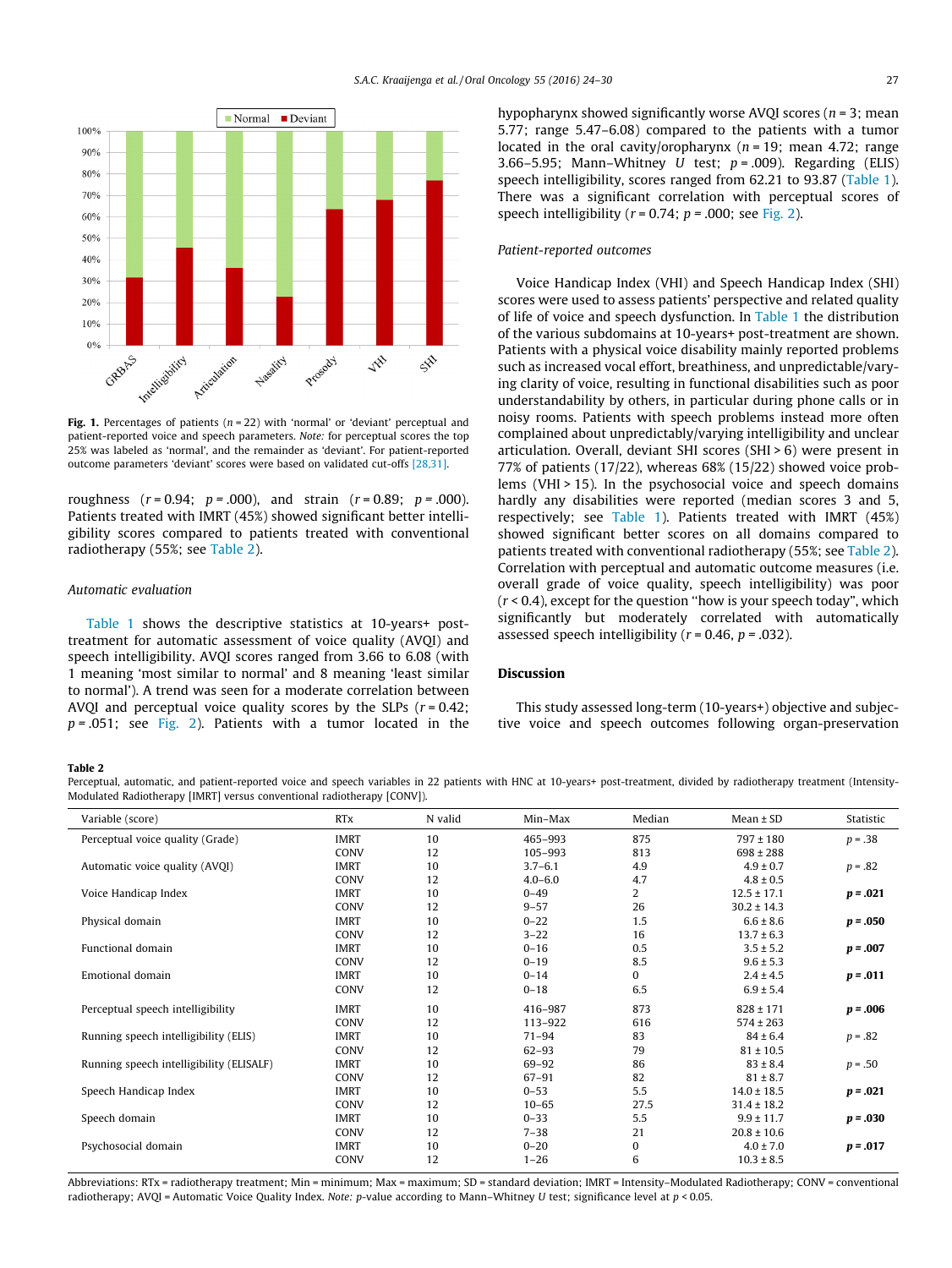<span id="page-5-0"></span>

Fig. 2. Relationship between automatic evaluation of voice quality (AVQI scores) and perceptual evaluation of voice quality by the SLPs (left), and between automatic textaligned evaluation of running speech intelligibility (ELIS scores) and perceptual evaluation of speech intelligibility by the SLPs (right).

treatment for advanced HNC. Results of the 22 evaluable patients showed considerable functional deficits in this respect. Perceptual evaluation by the SLPs, rating overall speech intelligibility, the precision of articulation, the GRBAS criteria, prosody, and nasality, revealed that 86% of patients showed impairments on one or more of the outcome parameters. The automatic expert system ASISTO, rating automatic voice quality index (AVQI) and running speech intelligibility, seemed to support the perceptual evaluation results of the SLPs, since there were significant, moderate to strong correlations with overall grade of voice quality and with speech intelligibility. Subjective voice and speech complaints were evaluated in the present patient cohort with (sub) total VHI and SHI scores, and revealed moderate but clinically relevant disabilities, that were present in 68% and 77% of patients, respectively.

Other studies evaluating patient-reported voice and speech outcomes after treatment for HNC also demonstrated decreased voice quality following CRT [\[11,32\]](#page-6-0), with impact on quality of life and psychosocial function [\[33\]](#page-7-0). One of the first VHI evaluations after CRT for stage III–IV HNC was performed by Keereweer and colleagues. Mild to severe voice impairment was found in all of the 20 participating patients, who were at least 2.5 years after treatment [\[32\]](#page-7-0). In the study of Vainshtein and colleagues, almost 20% of patients reported further voice worsening at 18- and 24 months follow-up after chemo-IMRT for stage III–IV oropharyngeal cancer, most commonly due to worsening vocal clarity [\[11\]](#page-6-0). Speech problems were also found in recent studies that evaluated posttreatment SHI scores [\[8,31\].](#page-6-0) Rinkel et al. reported impaired speech in daily life (SHI  $>$  6) in 55% of patients with primary HNC (all subsites and stages included), whereas in our study this was 77%. The higher prevalence of disabilities in the current study might be attributable to the more advanced tumor stage with only stage IV tumors included. Furthermore, the follow-up time in the current study was considerably longer (11 years versus a maximum of 5 years in the other studies), which might reflect a further deterioration post CRT over time, as recently also was found for dysphagia issues [\[17,34\].](#page-6-0)

Interestingly, the problems were predominantly related to radiation technique, because patients treated with IMRT showed significantly less voice and speech problems on the various domains compared to patients treated with conventional radiotherapy. This is in line with other studies that found correlations between radiation dose to the glottis and voice quality worsening or speech impairment after IMRT  $[11,35]$ . In the literature, it has been found that radiation dose to the larynx correlates with laryngeal edema severity, resulting in vocal cord dysfunction and thus poor voice quality [\[5,6\].](#page-6-0) This might explain why the patients with a hypopharynx tumor in the current cohort showed more voice problems compared to the others, because high doses to the larynx are unavoidable in these patients, although this concerned only three patients. For non-laryngeal HNC, IMRT may reduce the radiation dose to the pharynx  $[36]$ , resulting in less edema, fibrosis, and structural alteration of the vocal tract, and thus better speech intelligibility [\[35\]](#page-7-0). Ongoing clinical trials in HNC are currently trying to optimize the IMRT process to further improve outcomes [\[37\].](#page-7-0)

Relation to radiation technique was previously also found for dysphagia and quality of life issues [\[17,38\].](#page-6-0) It is therefore not unlikely that the patients who developed both functional deficits (dysphagia and voice/speech problems were significantly correlated in the current cohort; results not published) received higher radiotherapy doses on the muscles or structures critical to these functions. Besides, none of the patients had participated in a preventive rehabilitation program, which has been associated with better post-treatment functional outcomes [\[2\].](#page-6-0)

Although perceptual evaluation is currently a widely used assessment tool for voice and speech evaluation, we also performed automatic assessment of voice quality and speech intelligibility with the expert system ASISTO [\[24\]](#page-7-0). This system has previously been shown to be as accurate as SLPs  $(n = 13)$  for evaluation of patients treated for HNC  $[12]$ . To our knowledge, this is the first practical/clinical application of automatic assessment of voice quality and speech in a HNC patient population with considerable functional deficits following organ-preservation treatment. Additionally, the system was used to evaluate possible bias/ subjectivity within perceptual evaluation. The ASISTO scores for speech intelligibility correlated strongly with perceptual mean opinion scores of speech intelligibility, while this correlation was only moderate and borderline significant for voice quality. Possibly, some bias can be blamed here, since only two SLPs participated as listeners in the present study, and they rated voice quality as less severe compared to the system in 15/22 (68%) of patients (Fig. 2). This indicates that their judgement might have been somewhat 'colored' and thus overrated by their extensive experience with patients with HNC. Intelligibility results correlated well, and thus were probably not overrated, which is conceivable because it is easier to score whether one understands something than to rate voice quality, as was found in previous studies [\[12,39\]](#page-6-0).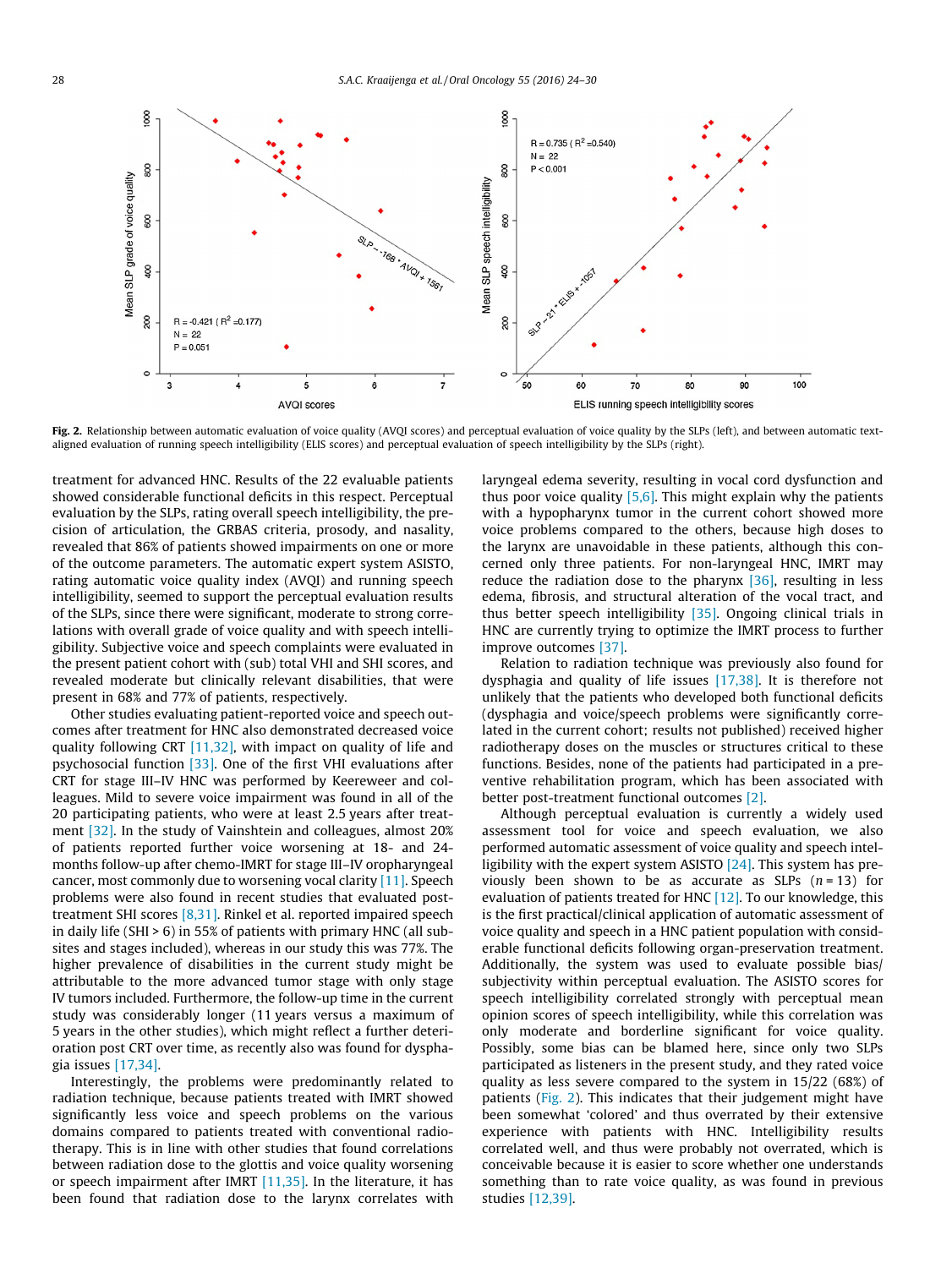<span id="page-6-0"></span>Despite the acceptable correlations, it is obvious that perceptual evaluation by SLPs is still not identical to that of a computer program. With regards to radiation technique, minor differences between groups can be statistically significant in one evaluation and just not anymore in the other, especially when numbers are small as in the current study. Moreover, our ASR has not been trained/calibrated on the severest pathological voices in HNC patients, and earlier research with this tool has shown that very low perceptual scores are somewhat more difficult to predict [12,39]. This might have obscured the RT-induced perceptual difference found for SLP assessment. Nevertheless, these differences in outcomes between the two evaluation methods thus have to be interpreted with caution.

We did not measure other acoustic voice parameters (e.g. voicedness, fundamental frequency), since multiple studies have demonstrated that these modalities (independently) have no clear role in the management of patients with cancers of the oral cavity and oropharynx, due to lack of reproducible results, poor correlation with other speech assessment methods (e.g. perceptive or sub-jective evaluation), and absence of standard protocols [\[40,41\].](#page-7-0) In fact, automatic evaluation with ASISTO could also apply as such 'acoustic' parameter, since AVQI is a weighted combination of acoustic parameters  $[42]$ , and running speech intelligibility is the recognition result of a phoneme recognizer based on the audio signal  $[12]$ . Unfortunately, because standardized procedures of objective voice and speech assessments do not exist, yet, results are difficult to compare with other studies performed at different clinics or centers [7].

#### Conclusion

Ten years after organ-preservation treatment, functional voice and speech problems are common in this patient cohort, as assessed with perceptual evaluation automatic speech recognition, and with validated structured questionnaires. There were fewer complaints in patients treated with IMRT than with conventional radiotherapy.

# Conflict of interest statement

This study was made possible by grants provided by Atos Medical (Sweden), ''Stichting de Hoop" (The Netherlands), and the ''Verwelius Foundation" (The Netherlands).

#### Acknowledgements

Catherine Middag and Jean-Pierre Martens (Department of Electronics and Information Systems, University of Gent, Belgium) are greatly acknowledged for their collaboration regarding ASISTO; Irene Jacobi (PhD, The Netherlands Cancer Institute) is acknowledged for her help with the speech recordings; Klaske van Sluis (SLP, The Netherlands Cancer Institute) is acknowledged for her collaboration with the perceptual analysis. Wilma van Heemsbergen, epidemiologist and clinical researcher (The Netherlands Cancer Institute), is greatly acknowledged for her support and advice in the statistical analysis.

### Appendix A. Excerpt from 'De vijvervrouw' by Godfried Bomans (in Dutch)

### A.1. Fragment A

Er leefden eens een koning en een koningin en die hadden maar één kind. Dat was de prins. De prins was erg verwend. Toen hij nog in de wieg lag, kreeg hij al een gouden rammelaar. Hij at van een

gouden bordje en hij dronk uit een gouden bekertje. Al zijn speelgoed was van goud, en het werd steeds moeilijker om hem iets te geven, wat hij al niet had.

#### A.2. Fragment B

En toen hij achttien jaar werd, had hij alles wat hij maar bedenken kon en het was allemaal van zuiver goud. Maar hij was toch jarig en er moest hem iets gegeven worden. De prins stond bij het raam, toen zijn ooms en tantes binnenkwamen. Zij hadden ieder een cadeautje in de hand, maar ze waren erg verlegen, want ze begrepen wel dat de prins het al had.

#### Appendix B. Supplementary material

Supplementary data associated with this article can be found, in the online version, at [http://dx.doi.org/10.1016/j.oraloncology.](http://dx.doi.org/10.1016/j.oraloncology.2016.02.001) [2016.02.001.](http://dx.doi.org/10.1016/j.oraloncology.2016.02.001)

#### References

- [1] Jacobi I, van der Molen L, Huiskens H, van Rossum MA, Hilgers FI. Voice and [speech outcomes of chemoradiation for advanced head and neck cancer: a](http://refhub.elsevier.com/S1368-8375(16)00019-1/h0005) [systematic review. Eur Arch Otorhinolaryngol 2010;267:1495–505.](http://refhub.elsevier.com/S1368-8375(16)00019-1/h0005)
- [2] [Kraaijenga SA, van der Molen L, Jacobi I, Hamming-Vrieze O, Hilgers FJ, van den](http://refhub.elsevier.com/S1368-8375(16)00019-1/h0010) [Brekel MW. Prospective clinical study on long-term swallowing function and](http://refhub.elsevier.com/S1368-8375(16)00019-1/h0010) [voice quality in advanced head and neck cancer patients treated with](http://refhub.elsevier.com/S1368-8375(16)00019-1/h0010) [concurrent chemoradiotherapy and preventive swallowing exercises. Eur](http://refhub.elsevier.com/S1368-8375(16)00019-1/h0010) [Arch Otorhinolaryngol 2015;272\(11\):3521–31](http://refhub.elsevier.com/S1368-8375(16)00019-1/h0010).
- [3] [Lazarus CL. Effects of chemoradiotherapy on voice and swallowing. Curr Opin](http://refhub.elsevier.com/S1368-8375(16)00019-1/h0015) [Otolaryngol Head Neck Surg 2009;17:172–8](http://refhub.elsevier.com/S1368-8375(16)00019-1/h0015).
- [4] [Paleri V, Carding P, Chatterjee S, Kelly C, Wilson JA, Welch A, et al. Voice](http://refhub.elsevier.com/S1368-8375(16)00019-1/h0020) [outcomes after concurrent chemoradiotherapy for advanced nonlaryngeal](http://refhub.elsevier.com/S1368-8375(16)00019-1/h0020) [head and neck cancer: a prospective study. Head Neck 2012;34:1747–52](http://refhub.elsevier.com/S1368-8375(16)00019-1/h0020).
- [5] [Fung K, Yoo J, Leeper HA, Hawkins S, Heeneman H, Doyle PC, et al. Vocal](http://refhub.elsevier.com/S1368-8375(16)00019-1/h0025) [function following radiation for non-laryngeal versus laryngeal tumors of the](http://refhub.elsevier.com/S1368-8375(16)00019-1/h0025) [head and neck. Laryngoscope 2001;111:1920–4.](http://refhub.elsevier.com/S1368-8375(16)00019-1/h0025)
- [6] [Hamdan AL, Geara F, Rameh C, Husseini ST, Eid T, Fuleihan N. Vocal changes](http://refhub.elsevier.com/S1368-8375(16)00019-1/h0030) [following radiotherapy to the head and neck for non-laryngeal tumors. Eur](http://refhub.elsevier.com/S1368-8375(16)00019-1/h0030) [Arch Otorhinolaryngol 2009;266:1435–9.](http://refhub.elsevier.com/S1368-8375(16)00019-1/h0030)
- [7] [Schuster M, Stelzle F. Outcome measurements after oral cancer treatment:](http://refhub.elsevier.com/S1368-8375(16)00019-1/h0035) [speech and speech-related aspects–an overview. Oral Maxillofac Surg](http://refhub.elsevier.com/S1368-8375(16)00019-1/h0035) [2012;16:291–8](http://refhub.elsevier.com/S1368-8375(16)00019-1/h0035).
- [8] [Lazarus CL, Husaini H, Hu K, Culliney B, Li Z, Urken M, et al. Functional](http://refhub.elsevier.com/S1368-8375(16)00019-1/h0040) [outcomes and quality of life after chemoradiotherapy: baseline and 3 and 6](http://refhub.elsevier.com/S1368-8375(16)00019-1/h0040) [months post-treatment. Dysphagia 2014;29:365–75](http://refhub.elsevier.com/S1368-8375(16)00019-1/h0040).
- [9] [Dwivedi RC, Kazi RA, Agrawal N, Nutting CM, Clarke PM, Kerawala CJ, et al.](http://refhub.elsevier.com/S1368-8375(16)00019-1/h0045) [Evaluation of speech outcomes following treatment of oral and oropharyngeal](http://refhub.elsevier.com/S1368-8375(16)00019-1/h0045) [cancers. Cancer Treat Rev 2009;35:417–24.](http://refhub.elsevier.com/S1368-8375(16)00019-1/h0045)
- [10] [van der Molen L, van Rossum MA, Jacobi I, van Son RJ, Smeele LE, Rasch CR,](http://refhub.elsevier.com/S1368-8375(16)00019-1/h0050) [et al. Pre- and posttreatment voice and speech outcomes in patients with](http://refhub.elsevier.com/S1368-8375(16)00019-1/h0050) [advanced head and neck cancer treated with chemoradiotherapy: expert](http://refhub.elsevier.com/S1368-8375(16)00019-1/h0050) [listeners' and patient's perception. J Voice 2012;26\(664\):e25–33](http://refhub.elsevier.com/S1368-8375(16)00019-1/h0050).
- [11] [Vainshtein JM, Griffith KA, Feng FY, Vineberg KA, Chepeha DB, Eisbruch A.](http://refhub.elsevier.com/S1368-8375(16)00019-1/h0055) [Patient-reported voice and speech outcomes after whole-neck intensity](http://refhub.elsevier.com/S1368-8375(16)00019-1/h0055) [modulated radiation therapy and chemotherapy for oropharyngeal cancer:](http://refhub.elsevier.com/S1368-8375(16)00019-1/h0055) [prospective longitudinal study. Int J Radiat Oncol Biol Phys 2014;89](http://refhub.elsevier.com/S1368-8375(16)00019-1/h0055)  $(5):973-80.$
- [12] [Clapham R, Middag C, Hilgers F, Martens J-P, van den Brekel M, von Son R.](http://refhub.elsevier.com/S1368-8375(16)00019-1/h0060) [Developing automatic articulation, phonation and accent assessment](http://refhub.elsevier.com/S1368-8375(16)00019-1/h0060) [techniques for speakers treated for advanced head and neck cancer. Speech](http://refhub.elsevier.com/S1368-8375(16)00019-1/h0060) [Commun 2014;59:44–54](http://refhub.elsevier.com/S1368-8375(16)00019-1/h0060).
- [13] [Middag CC, van Son R, Martens JP. Robust automatic intelligibility assessment](http://refhub.elsevier.com/S1368-8375(16)00019-1/h0065) [techniques evaluated on speakers treated for head and neck cancer. Comput](http://refhub.elsevier.com/S1368-8375(16)00019-1/h0065) [Speech Lang 2014;28:467–82](http://refhub.elsevier.com/S1368-8375(16)00019-1/h0065).
- [14] [Kitzing P, Maier A, Ahlander VL. Automatic speech recognition \(ASR\) and its](http://refhub.elsevier.com/S1368-8375(16)00019-1/h0070) [use as a tool for assessment or therapy of voice, speech, and language](http://refhub.elsevier.com/S1368-8375(16)00019-1/h0070) [disorders. Logoped Phoniatr Vocol 2009;34:91–6.](http://refhub.elsevier.com/S1368-8375(16)00019-1/h0070)
- [15] [Clapham RP, van As-Brooks CJ, van Son RJ, Hilgers FJ, van den Brekel MW. The](http://refhub.elsevier.com/S1368-8375(16)00019-1/h0075) [relationship between acoustic signal typing and perceptual evaluation of](http://refhub.elsevier.com/S1368-8375(16)00019-1/h0075) [tracheoesophageal voice quality for sustained vowels. J Voice 2015;29](http://refhub.elsevier.com/S1368-8375(16)00019-1/h0075)  $(4):23-9.$
- [16] [Rasch CR, Hauptmann M, Schornagel J, Wijers O, Buter J, Gregor T, et al. Intra](http://refhub.elsevier.com/S1368-8375(16)00019-1/h0080)[arterial versus intravenous chemoradiation for advanced head and neck](http://refhub.elsevier.com/S1368-8375(16)00019-1/h0080) [cancer: results of a randomized phase 3 trial. Cancer 2010;116:2159–65.](http://refhub.elsevier.com/S1368-8375(16)00019-1/h0080)
- [17] [Kraaijenga SA, Oskam IM, van der Molen L, Hamming-Vrieze O, Hilgers FJ, van](http://refhub.elsevier.com/S1368-8375(16)00019-1/h0085) [den Brekel MW. Evaluation of long term \(10-years+\) dysphagia and trismus in](http://refhub.elsevier.com/S1368-8375(16)00019-1/h0085) [patients treated with concurrent chemo-radiotherapy for advanced head and](http://refhub.elsevier.com/S1368-8375(16)00019-1/h0085) [neck cancer. Oral Oncol 2015;51\(8\):787–94](http://refhub.elsevier.com/S1368-8375(16)00019-1/h0085).